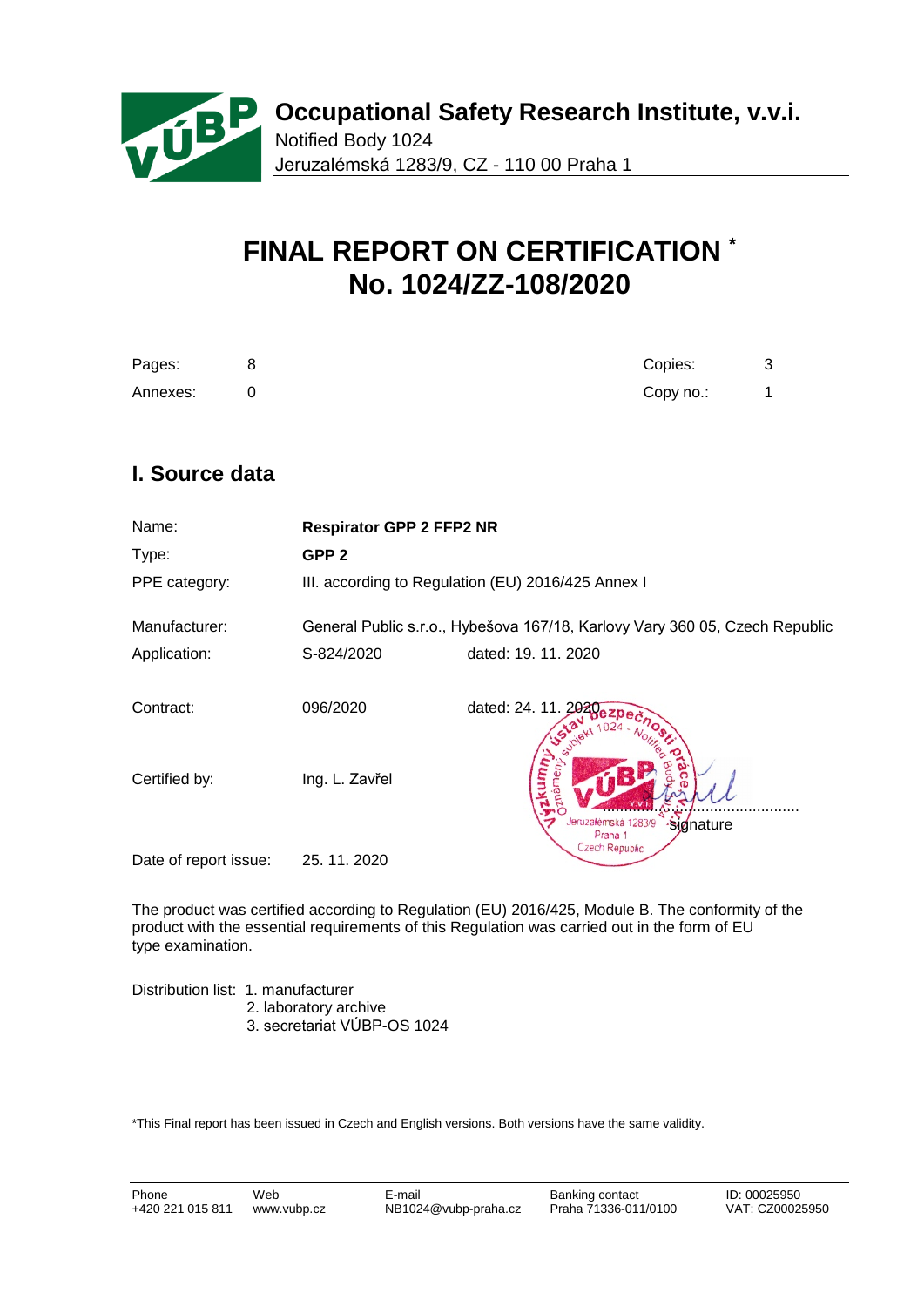

## **II. Basic information**

1. Description of product function and use

**Respirator GPP 2 FFP2 NR** provides the protection of the respiratory system of a user against solid and liquid aerosols in the air in accordance with the information supplied by the manufacturer.

The product meets the class FFP2 requirements.

According to the manufacturer's declaration, the GPP 2 FFP2 NR respirator is identical to the GPP 3 FFP3 NR respirator, for which certificate No. 1024/E-117/2020 (NB 1024) has already been issued. The difference is only in marking. The measurement results are presented in the Final report No. 1024/ZZ-103/2020. The executor will use the Final report No. 1024/ZZ-103/2020 together with the results stated in it

2. Sample withdrawal

see Final report No. 1024/ZZ-103/2020

The samples of respirator GPP 3 FFP3 NR for laboratory tests were supplied by the manufacturer on 17. and 29 September 2020 in the number of 5 and 49 pieces. The samples were registered in the Laboratory Register under numbers 7853 - 7857 and 8135 - 8183.

## **III. List of submitted technical documentation**

according to Regulation (EU) 2016/425 Annex III

| a) | a complete description of the PPE and of its intended use                                                                                                                                                                                                                      | ┿                 |
|----|--------------------------------------------------------------------------------------------------------------------------------------------------------------------------------------------------------------------------------------------------------------------------------|-------------------|
| b) | an assessment of the risks against which the PPE is intended to protect                                                                                                                                                                                                        | ┿                 |
| C) | a list of the essential health and safety requirements that are applicable to the PPE                                                                                                                                                                                          | ╋                 |
| d) | design and manufacturing drawings and schemes of the PPE and of its<br>components, sub-assemblies and circuits                                                                                                                                                                 | ┿                 |
| e) | the descriptions and explanations necessary for the understanding of the drawings<br>and schemes referred to in point (d) and of the operation of the PPE                                                                                                                      | $\mathbf{\Omega}$ |
| f) | the references of the harmonised standards referred to in Article 14 that have been<br>applied for the design and manufacture of the PPE. In the event of partial<br>application of harmonised standards, the documentation shall specify the parts<br>which have been applied | ┿                 |
| g) | where harmonised standards have not been applied or have been only partially<br>applied, descriptions of the other technical specifications that have been applied in<br>order to satisfy the applicable essential health and safety requirements                              |                   |
| h) | the results of the design calculations, inspections and examinations carried out to<br>verify the conformity of the PPE with the applicable essential health and safety<br>requirements                                                                                        | ┿                 |
| i) | reports on the tests carried out to verify the conformity of the PPE with the<br>applicable essential health and safety requirements and, where appropriate, to<br>establish the relevant protection class                                                                     |                   |
| j) | a description of the means used by the manufacturer during the production of the<br>PPE to ensure the conformity of the PPE produced with the design specifications                                                                                                            |                   |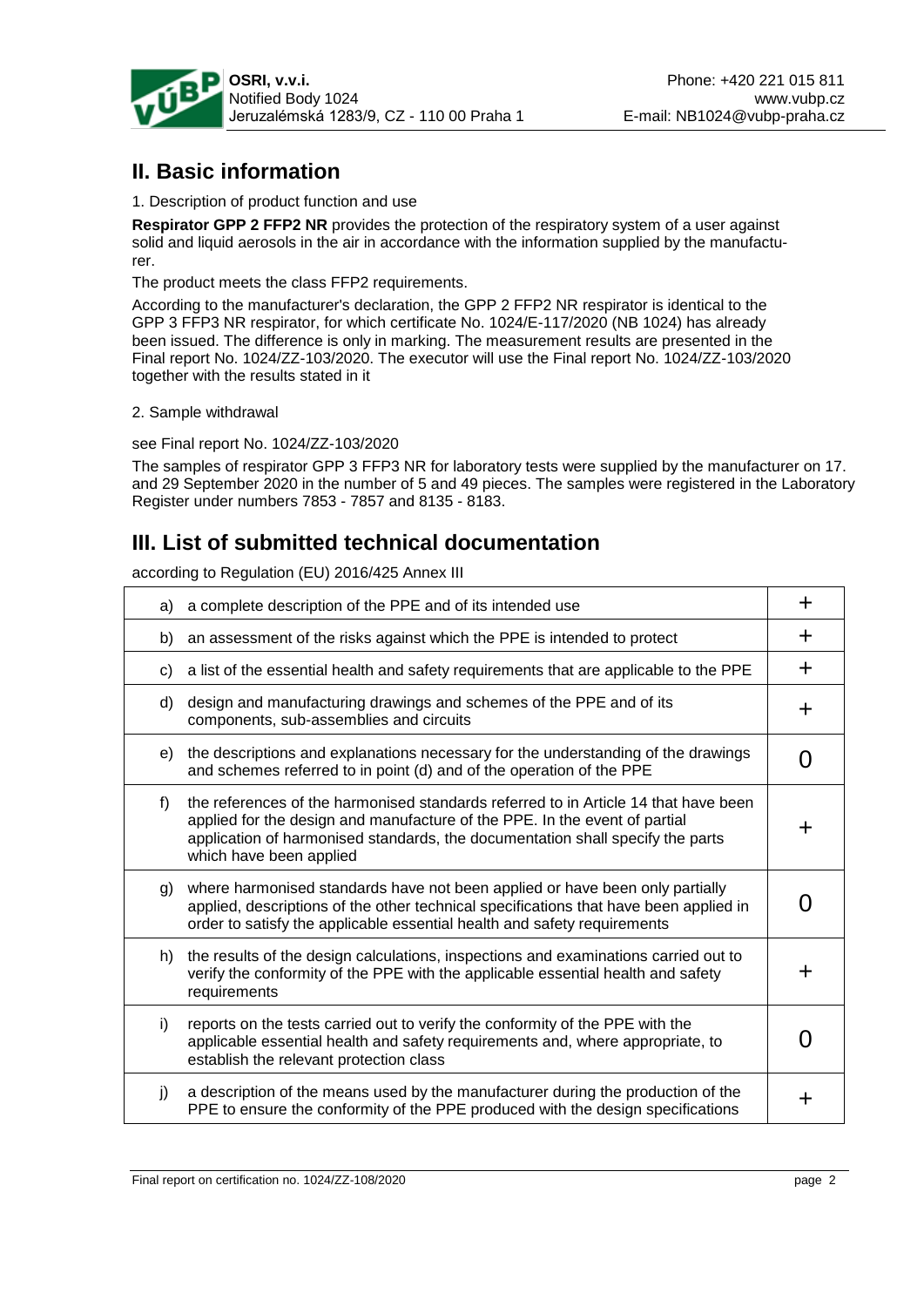

| a copy of the manufacturer's instructions and information set out in point 1.4 of<br>k)<br>Annex II                                                                                                                                                                                                                                   |  |
|---------------------------------------------------------------------------------------------------------------------------------------------------------------------------------------------------------------------------------------------------------------------------------------------------------------------------------------|--|
| for PPE produced as a single unit to fit an individual user, all the necessary<br>instructions for manufacturing such PPE on the basis of the approved basic model                                                                                                                                                                    |  |
| m) for PPE produced in series where each item is adapted to fit an individual user, a<br>description of the measures to be taken by the manufacturer during the fitting and<br>production process to ensure that each item of PPE complies with the approved<br>type and with the applicable essential health and safety requirements |  |

Evaluation:  $+$  available, range is satisfactory;  $-$  requirement not fulfilled;  $0$  not applicable

The submitted technical documentation was found to be complete according to Regulation (EU) 2016/425 ANNEX III and it has been adequate for the assessment of the conformity with the technical requirements mentioned in this Regulation.

## **IV. Testing**

The tests were performed in accordance with:

EN 149:2001+A1:2009 Respiratory protective devices. Filtering half masks to protect against particles. Requirements, testing, marking (idt. ČSN EN 149:2002+A1:2009, ČSN EN 149+A1 OPRAVA 1:2018) Notice: Report clause numbering is consistent with the above-mentioned standard numbering.

## **7.3 Visual inspection**

Requirement: The visual inspection shall also include the marking and the information supplied by the manufacturer.

Evaluation: Samples have satisfied the requirement

## **7.4 Packaging**

Requirement: Particle filtering half masks shall be offered for sale packaged in such a way that they are protected against mechanical damage and contamination before use. Evaluation: Samples have satisfied the requirement

## **7.5 Material**

Requirement: Materials used shall be suitable to withstand handling and wear over the period for which the particle filtering half mask is designed to be used. After undergoing the simulated wearing treatment none of the particle filtering half masks shall have suffered mechanical failure of the facepiece or straps. After the temperature conditioning or the simulated wearing treatment the particle filtering half mask shall not collapse. Any material from the filter media released by the air flow through the filter shall not constitute a hazard or nuisance for the wearer.

Evaluation: Samples have satisfied the requirement

## **7.6 Cleaning and disinfecting**

Not applicable

## **7.7 Practical performance**

Requirement: The particle filtering half mask shall undergo practical performance tests under realistic conditions.

Discovered: see Final report No. 1024/ZZ-103/2020

The respirator has to be fastened with a clip behind the head to achieve the highest possible level of protection. During practical tests no noticeable failures were found. Evaluation: Samples have satisfied the requirement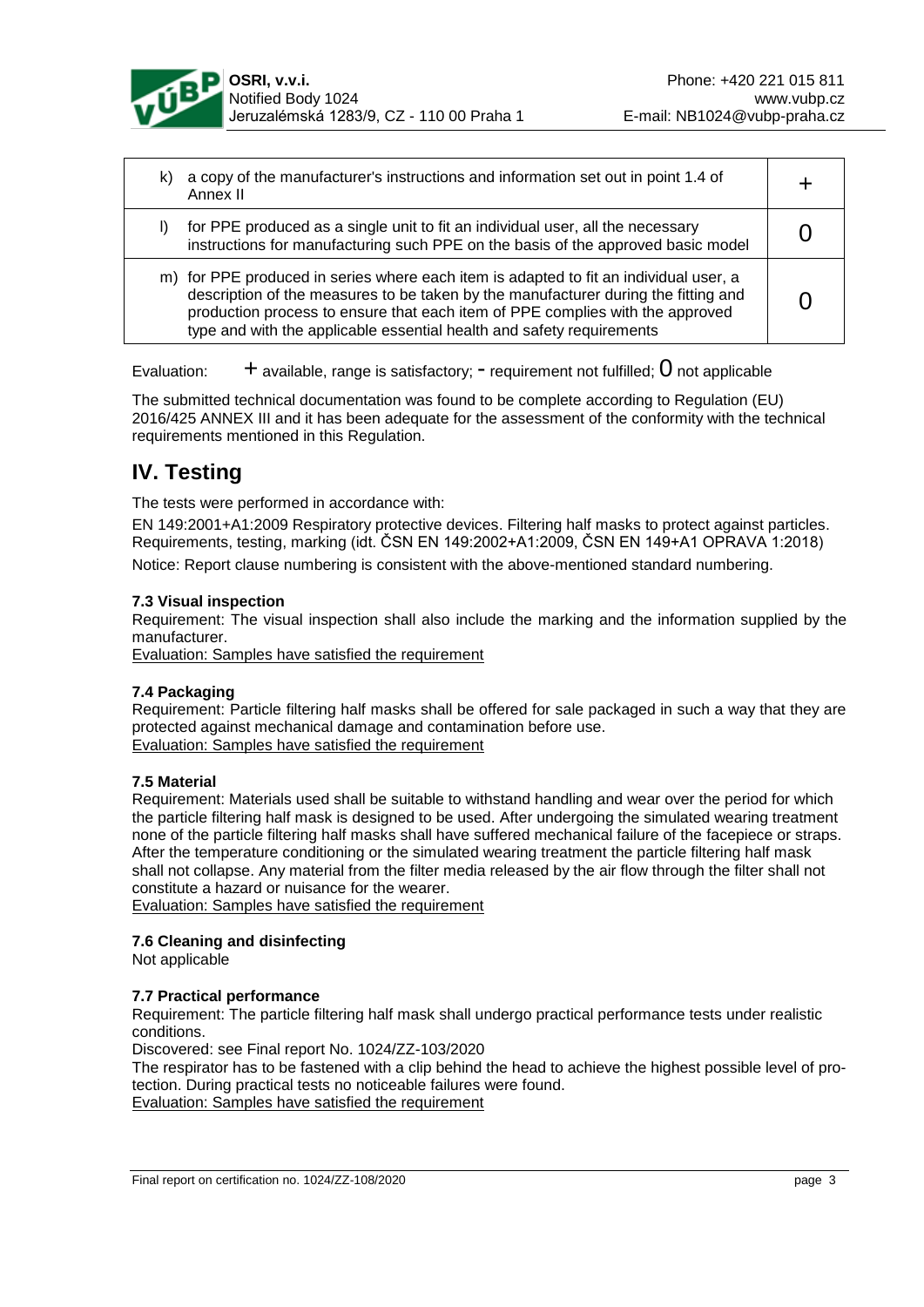

## **7.8 Finish of parts**

Requirement: Parts of the device likely to come into contact with the wearer shall have no sharp edges or burrs.

Evaluation: Samples have satisfied the requirement

### **7.9 Leakage**

### **7.9.1 Total inward leakage**

Requirement: The laboratory tests shall indicate that the particle filtering half mask can be used by the wearer to protect with high probability against the potential hazard to be expected. The total inward leakage consists of three components: face seal leakage, exhalation valve leakage (if exhalation valve fitted) and filter penetration. For particle filtering half masks at least 46 out of the 50 individual exercise results for total inward leakage shall not be greater than 11 % for class FFP2 and, in addition, at least 8 out of the 10 individual wearer arithmetic means for the total inward leakage shall not be greater than 8 % for class FFP2.

Discovered: see Final report No. 1024/ZZ-103/2020

| test subject |            |        | exercises |       |       |       |       |       |       |
|--------------|------------|--------|-----------|-------|-------|-------|-------|-------|-------|
|              |            | sample | condition | a)    | b)    | c)    | d)    | e)    | mean  |
|              | ETi        | 8156   | тс        | 1,842 | 5,329 | 1,995 | 1,736 | 3,381 | 2,857 |
| 2            | <b>IHe</b> | 8157   | ТC        | 0,189 | 0,209 | 0,267 | 0,978 | 0,580 | 0,445 |
| 3            | SCh        | 8158   | тс        | 0.412 | 0,562 | 1,133 | 0,688 | 1,063 | 0,772 |
| 4            | <b>MDb</b> | 8159   | ТC        | 0.312 | 0,676 | 0.579 | 1,836 | 0,948 | 0,870 |
| 5            | ZKo        | 8160   | ТC        | 0.336 | 0,562 | 0,685 | 1.937 | 1,166 | 0,937 |
| 6            | <b>FNe</b> | 8162   | AR        | 1,207 | 1,868 | 2,020 | 2,102 | 1,056 | 1,651 |
| 7            | LZ         | 8161   | AR        | 0,495 | 0,882 | 0.319 | 0.181 | 0,230 | 0,422 |
| 8            | <b>MSk</b> | 8163   | AR        | 2,425 | 2,169 | 2,089 | 2,787 | 1,804 | 2,255 |
| 9            | JFo        | 8164   | AR        | 1,931 | 1,315 | 1,379 | 1,309 | 1,776 | 1,542 |
| 10           | <b>JP</b>  | 8165   | AR        | 1,247 | 1,616 | 1,491 | 2,534 | 1,408 | 1,659 |
| lmean        |            |        |           | 1,039 | 1,519 | 1,196 | 1,609 | 1,341 | 1,341 |

All test subjects had respirator connected by a clip behind their head.

Exercises: a) walk only

b) head side to side<br>
c) head up and down<br>
C Temperature

 d) reciting an alphabet e) walk only

TC Temperature conditioned

### Facial dimensions of test subjects

| test subject   |            | face length<br>mm | face width<br>mm | face depth<br>mm | mouth width<br>mm |
|----------------|------------|-------------------|------------------|------------------|-------------------|
| 1              | ETi        | 118               | 116              | 129              | 54                |
| $\overline{2}$ | IHe        | 114               | 131              | 126              | 52                |
| 3              | <b>SCh</b> | 102               | 111              | 119              | 57                |
| 4              | <b>MDb</b> | 123               | 117              | 125              | 55                |
| 5              | ZKo        | 116               | 129              | 126              | 62                |
| 6              | <b>FNe</b> | 123               | 131              | 141              | 48                |
| 7              | LZ         | 109               | 132              | 131              | 50                |
| 8              | <b>MSk</b> | 106               | 126              | 116              | 52                |
| 9              | JFo        | 114               | 122              | 123              | 56                |
| 10             | JP         | 127               | 128              | 138              | 44                |

Evaluation: Samples have satisfied the requirement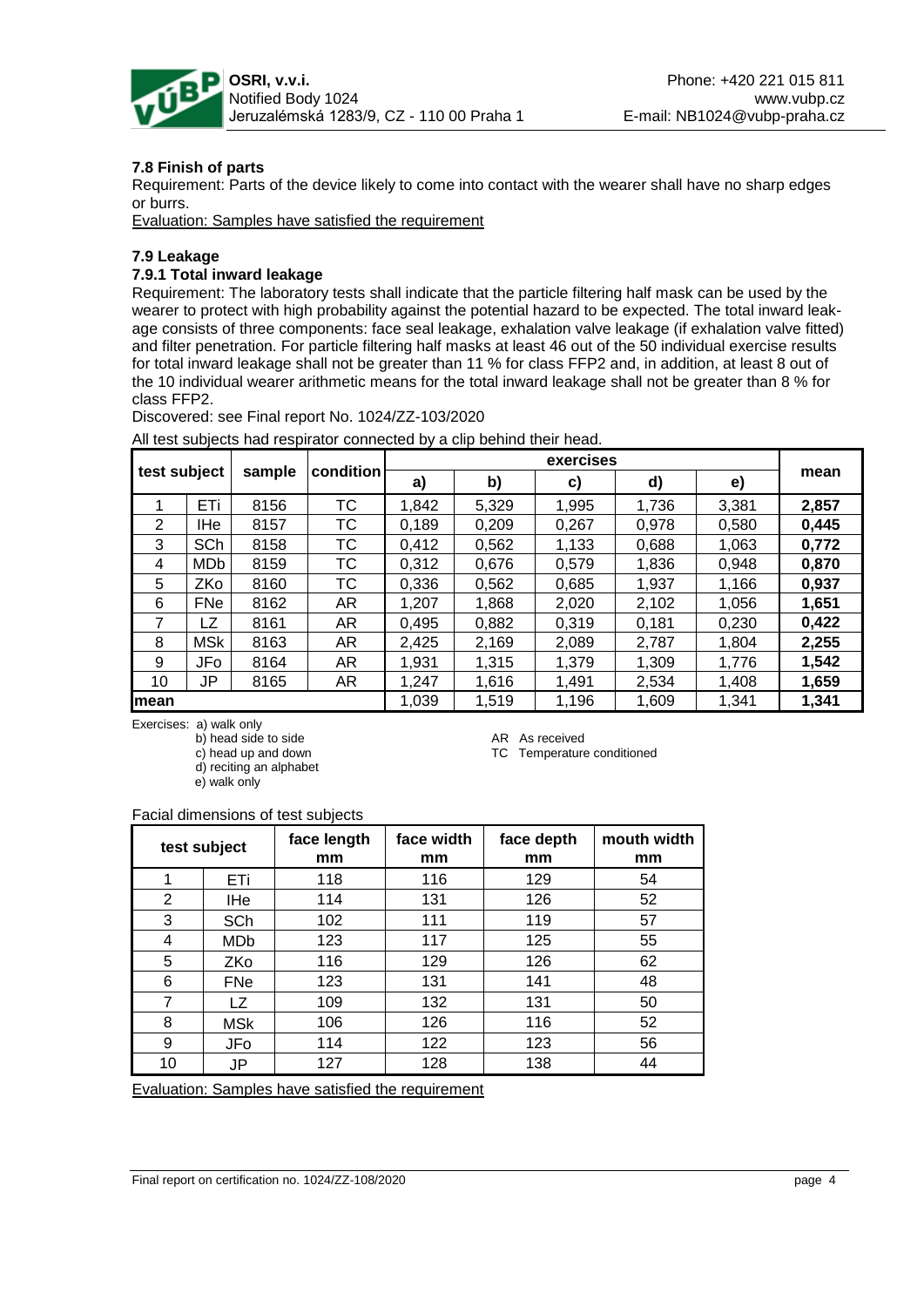

## **7.9.2 Penetration of filter material**

Requirement: The penetration of sodium chloride aerosol shall not exceed for class FFP2 the value of 6 %.

Discovered: see Final report No. 1024/ZZ-103/2020

Initial penetration of sodium chloride aerosol

| sample | condition | penetration % |
|--------|-----------|---------------|
| 8144   | MS+TC     | 0,09          |
| 8145   | MS+TC     | 0,05          |
| 8146   | MS+TC     | 0,05          |
| 8147   | AR.       | 0,03          |
| 8148   | AR        | 0,02          |
| 8149   | AR        | 0,03          |
| 8135   | <b>SW</b> | 0,03          |
| 8136   | SW        | 0,03          |
| 8137   | SW        | 0,03          |

Notice: AR - As received MS - Mechanical strength

TC - Temperature conditioned

SW - Simulated wearing treatment

The highest measured value of penetration of sodium chloride aerosol

| sample | condition | penetration % | time of the highest measured value<br>in minutes |
|--------|-----------|---------------|--------------------------------------------------|
| 8144   | MS+TC     | 0.09          |                                                  |
| 8145   | MS+TC     | 0.05          |                                                  |
| 8146   | $MS+TC$   | 0.05          |                                                  |

Requirement: The penetration of paraffin oil aerosol shall not exceed for class FFP2 the value of 6 %. Discovered: see Final report No. 1024/ZZ-103/2020 Initial penetration of paraffin oil aerosol

| sample | condition | penetration % |
|--------|-----------|---------------|
| 8153   | AR        | 0,049         |
| 8154   | AR        | 0,078         |
| 8155   | AR.       | 0,055         |
| 8171   | MS+TC     | 0,094         |
| 7854   | MS+TC     | 0,12          |
| 7855   | MS+TC     | 0,12          |
| 8138   | <b>SW</b> | 0,051         |
| 8139   | SW        | 0,082         |
| 8140   | SW        | 0,11          |

Penetration of paraffin oil aerosol after exposition of 120 mg oil

| sample                  | condition | penetration % |
|-------------------------|-----------|---------------|
| 8171                    | MS+TC     | 0.18          |
| 7854                    | MS+TC     | 0.33          |
| 7855                    | MS+TC     | 0.35          |
| $\sim$<br>$\sim$ $\sim$ | .         |               |

Evaluation: Samples have satisfied the requirement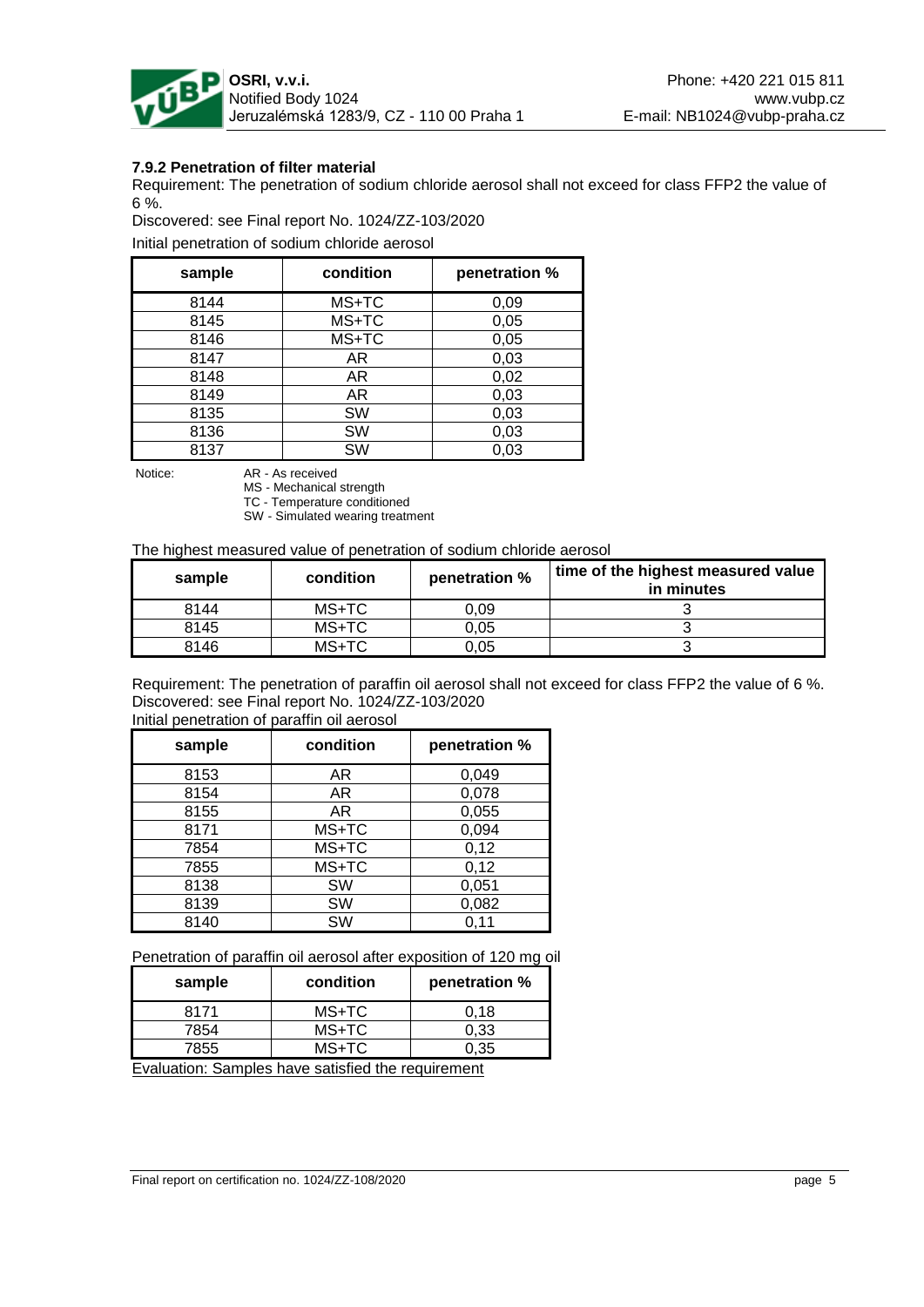

## **7.10 Compatibility with skin**

Requirement: Materials that may come into contact with the wearer's skin shall not be known to be likely to cause irritation or any other adverse effect to health.

Discovered: see Final report No. 1024/ZZ-103/2020

The manufacturer submits documents in the documentation on the health safety of the materials used. Evaluation: Samples have satisfied the requirement

### **7.11 Flammability**

Requirement: The material used shall not present a danger for the wearer and shall not be of highly flammable nature. When tested, the particle filtering half mask shall not burn or not to continue to burn for more than 5 s after removal from the flame.

Discovered: see Final report No. 1024/ZZ-103/2020

None materials of half mask burn, glow or drip. After passing through the flame, no part of half mask continues to burn, only the top layer melts.

Evaluation: Samples have satisfied the requirement

### **7.12 Carbon dioxide content of the inhalation air**

Requirement: The carbon dioxide content of the inhalation air shall not exceed an average of 1 % (by volume).

Discovered: see Final report No. 1024/ZZ-103/2020

| sample | condition | $CO2$ concentration % vol. |
|--------|-----------|----------------------------|
| 7164   | ΑR        | 0.44                       |
| 7165   | AR        | 0.41                       |
| 7166   |           | 0.43                       |
| mean   |           |                            |

Evaluation: Samples have satisfied the requirement

#### **7.13 Head harness**

Requirement: The head harness shall be designed so that the particle filtering half mask can be donned and removed easily. The head harness shall be adjustable or self-adjusting and shall be sufficiently robust to hold the particle filtering half mask firmly in position and be capable of maintaining total inward leakage requirements for the device.

Discovered: see Final report No. 1024/ZZ-103/2020

The respirator has the ear loops, but it is necessary to fasten it with a clip behind the head to achieve the highest possible level of protection

Evaluation: Samples have satisfied the requirement

#### **7.14 Field of vision**

Requirement: The field of vision is acceptable if determined so in practical performance tests. Discovered: see Final report No. 1024/ZZ-103/2020 Evaluation: Samples have satisfied the requirement

#### **7.15 Exhalation valve(s)**

Not applicable

## **7.16 Breathing resistance**

Requirement: The inhalation resistance for class FFP2 shall not exceed 70 Pa at flow of 30 l/min and 240 Pa at flow of 95 l/min.

Inhalation resistance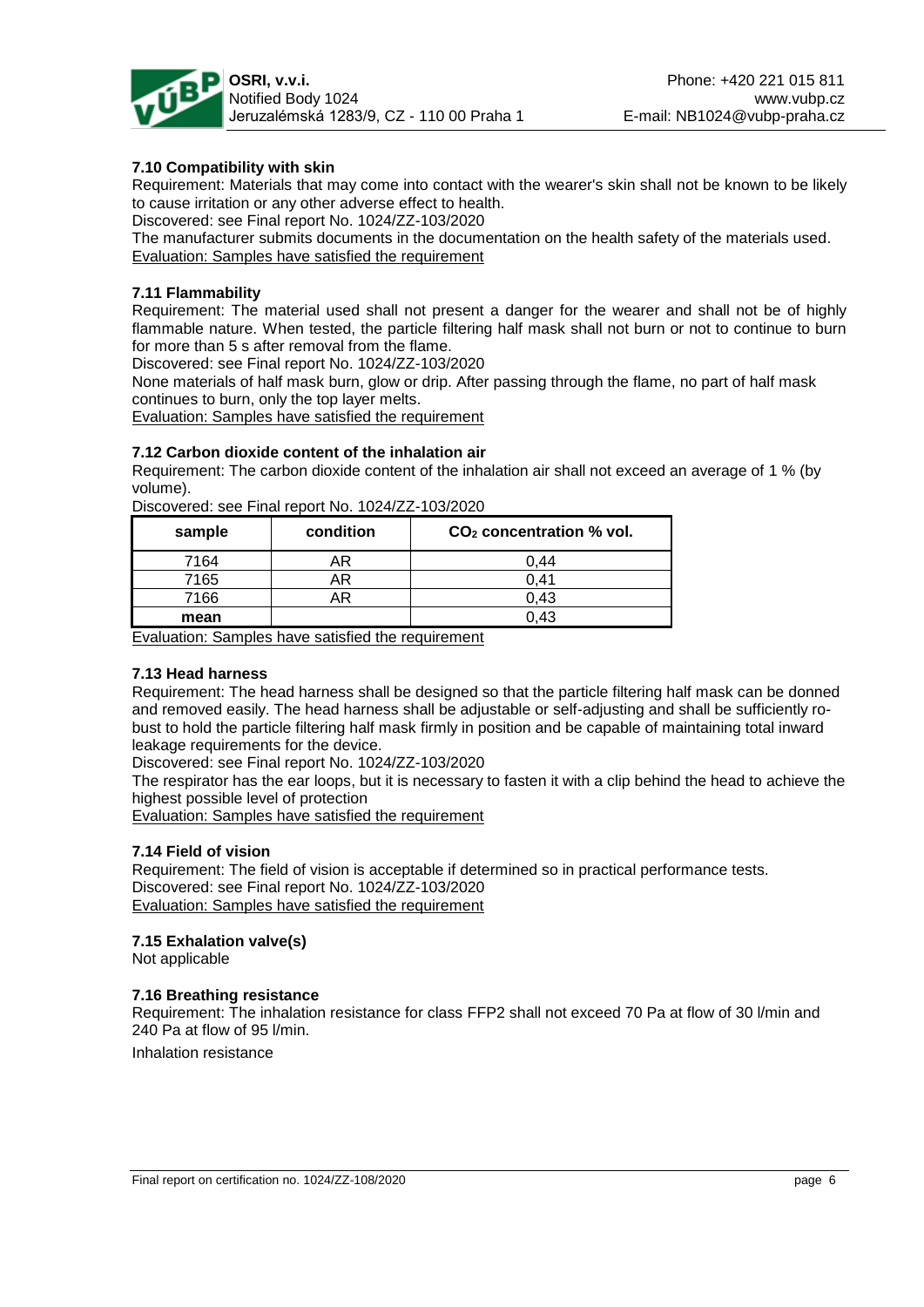

| sample | condition | resistance Pa |             |  |
|--------|-----------|---------------|-------------|--|
|        |           | at 30 l/min   | at 95 l/min |  |
| 8135   | <b>SW</b> | 19            | 98          |  |
| 8136   | <b>SW</b> | 22            | 109         |  |
| 8137   | SW        | 22            | 103         |  |
| 8168   | TC        | 23            | 88          |  |
| 8169   | TC        | 27            | 94          |  |
| 8170   | TC        | 26            | 97          |  |
| 8150   | AR        | 22            | 96          |  |
| 8151   | AR.       | 25            | 97          |  |
| 8152   | AR        | 25            | 98          |  |

Discovered: see Final report No. 1024/ZZ-103/2020

Requirement: The exhalation resistance for class FFP2 shall not exceed 300 Pa at flow of 160 l/min. Discovered: see Final report No. 1024/ZZ-103/2020

|      |                 | position |      |     |      |       |
|------|-----------------|----------|------|-----|------|-------|
|      | samplecondition | ahead    | down | up  | left | right |
|      |                 | Pa       | Pa   | Pa  | Pa   | Pa    |
| 8135 | <b>SW</b>       | 143      | 140  | 142 | 141  | 142   |
| 8136 | <b>SW</b>       | 152      | 151  | 150 | 150  | 150   |
| 8137 | <b>SW</b>       | 159      | 160  | 160 | 157  | 158   |
| 8168 | ТC              | 150      | 151  | 150 | 148  | 149   |
| 8169 | ТC              | 149      | 147  | 146 | 149  | 148   |
| 8170 | ТC              | 148      | 148  | 149 | 150  | 150   |
| 8150 | AR              | 133      | 131  | 132 | 132  | 133   |
| 8151 | AR              | 137      | 136  | 136 | 135  | 139   |
| 8152 | AR              | 139      | 139  | 140 | 138  | 139   |

Evaluation: Samples have satisfied the requirement

## **7.17 Clogging**

Not applicable

#### **7.18 Demountable parts**

Not applicable

## **V. Conformity assessment to the essential requirements**

The conformity of the product with all relevant essential health and safety requirements mentioned in Regulation (EU) 2016/425 ANNEX II, has been assessed during EU type examination.

The examination of the manufacturer's technical file, the tests and the evaluations have shown that the submitted model has been designed and manufactured

### **in accordance with the essential requirements of Regulation (EU) 2016/425, on personal protective equipment,**

the following harmonized standards have been used during the assessment: EN 149:2001+A1:2009.